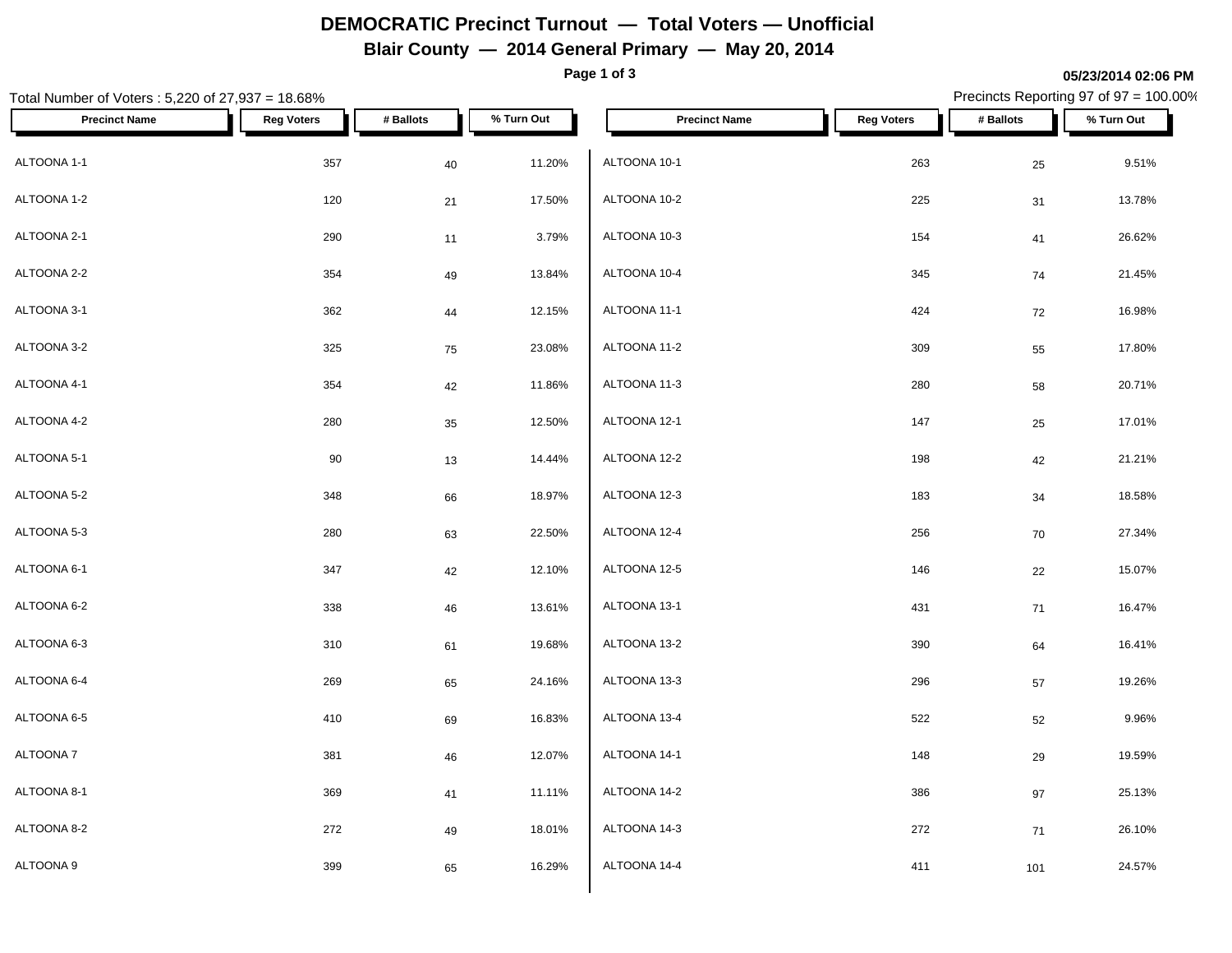# **DEMOCRATIC Precinct Turnout — Total Voters — Unofficial**

**Blair County — 2014 General Primary — May 20, 2014**

**Page 2 of 3**

#### **05/23/2014 02:06 PM**

| Total Number of Voters: 5,220 of 27,937 = 18.68% |                   |           |            |                        |                   |             | Precincts Reporting 97 of 97 = 100.00% |
|--------------------------------------------------|-------------------|-----------|------------|------------------------|-------------------|-------------|----------------------------------------|
| <b>Precinct Name</b>                             | <b>Reg Voters</b> | # Ballots | % Turn Out | <b>Precinct Name</b>   | <b>Reg Voters</b> | # Ballots   | % Turn Out                             |
| ALLEGHENY 1                                      | 558               | 95        | 17.03%     | HOLLIDAYSBURG 1        | 167               | 23          | 13.77%                                 |
| ALLEGHENY 2                                      | 550               | 95        | 17.27%     | HOLLIDAYSBURG 2        | 191               | $\sqrt{48}$ | 25.13%                                 |
| ALLEGHENY 3                                      | 117               | 25        | 21.37%     | <b>HOLLIDAYSBURG 3</b> | 134               | 13          | 9.70%                                  |
| ALLEGHENY 4                                      | 277               | 60        | 21.66%     | HOLLIDAYSBURG 4        | 209               | 50          | 23.92%                                 |
| ANTIS TWP 1                                      | 519               | 80        | 15.41%     | <b>HOLLIDAYSBURG 5</b> | 166               | 45          | 27.11%                                 |
| ANTIS TWP 2                                      | 335               | 76        | 22.69%     | HOLLIDAYSBURG 6        | 274               | 69          | 25.18%                                 |
| ANTIS TWP 3                                      | 441               | 71        | 16.10%     | HOLLIDAYSBURG 7        | 137               | 34          | 24.82%                                 |
| BELLWOOD BORO                                    | 368               | 56        | 15.22%     | <b>HUSTON TWP</b>      | 126               | $30\,$      | 23.81%                                 |
| <b>BLAIR - CATFISH</b>                           | 317               | 50        | 15.77%     | <b>JUNIATA TWP</b>     | 172               | 34          | 19.77%                                 |
| <b>BLAIR - E HOLBG</b>                           | 650               | 176       | 27.08%     | LOGAN TWP 1            | 470               | $90\,$      | 19.15%                                 |
| <b>CATHARINE TWP</b>                             | 111               | 25        | 22.52%     | LOGAN TWP 2            | 573               | 125         | 21.82%                                 |
| <b>DUNCANSVILLE</b>                              | 305               | 70        | 22.95%     | LOGAN TWP 3            | 246               | 70          | 28.46%                                 |
| FRANKSTOWN TWP1                                  | 94                | 20        | 21.28%     | LOGAN TWP 4            | 409               | 83          | 20.29%                                 |
| FRANKSTOWN TWP2                                  | 768               | 162       | 21.09%     | LOGAN TWP 5            | 421               | 82          | 19.48%                                 |
| FRANKSTOWN TWP3                                  | 766               | 144       | 18.80%     | LOGAN TWP 6            | 672               | 116         | 17.26%                                 |
| FREEDOM TWP 1                                    | 188               | 60        | 31.91%     | LOGAN TWP 7            | 216               | 50          | 23.15%                                 |
| FREEDOM TWP 2                                    | 367               | 75        | 20.44%     | <b>MARTINSBURG 1</b>   | 131               | 36          | 27.48%                                 |
| <b>GREENFIELD TWP1</b>                           | 305               | 37        | 12.13%     | MARTINSBURG 2          | 170               | 37          | 21.76%                                 |
| <b>GREENFIELD TWP2</b>                           | 39                | 15        | 38.46%     | NEWRY BORO             | 67                | 23          | 34.33%                                 |
| <b>GREENFIELD TWP3</b>                           | 341               | 71        | 20.82%     | NORTH WOODBURY         | 307               | 59          | 19.22%                                 |
|                                                  |                   |           |            |                        |                   |             |                                        |